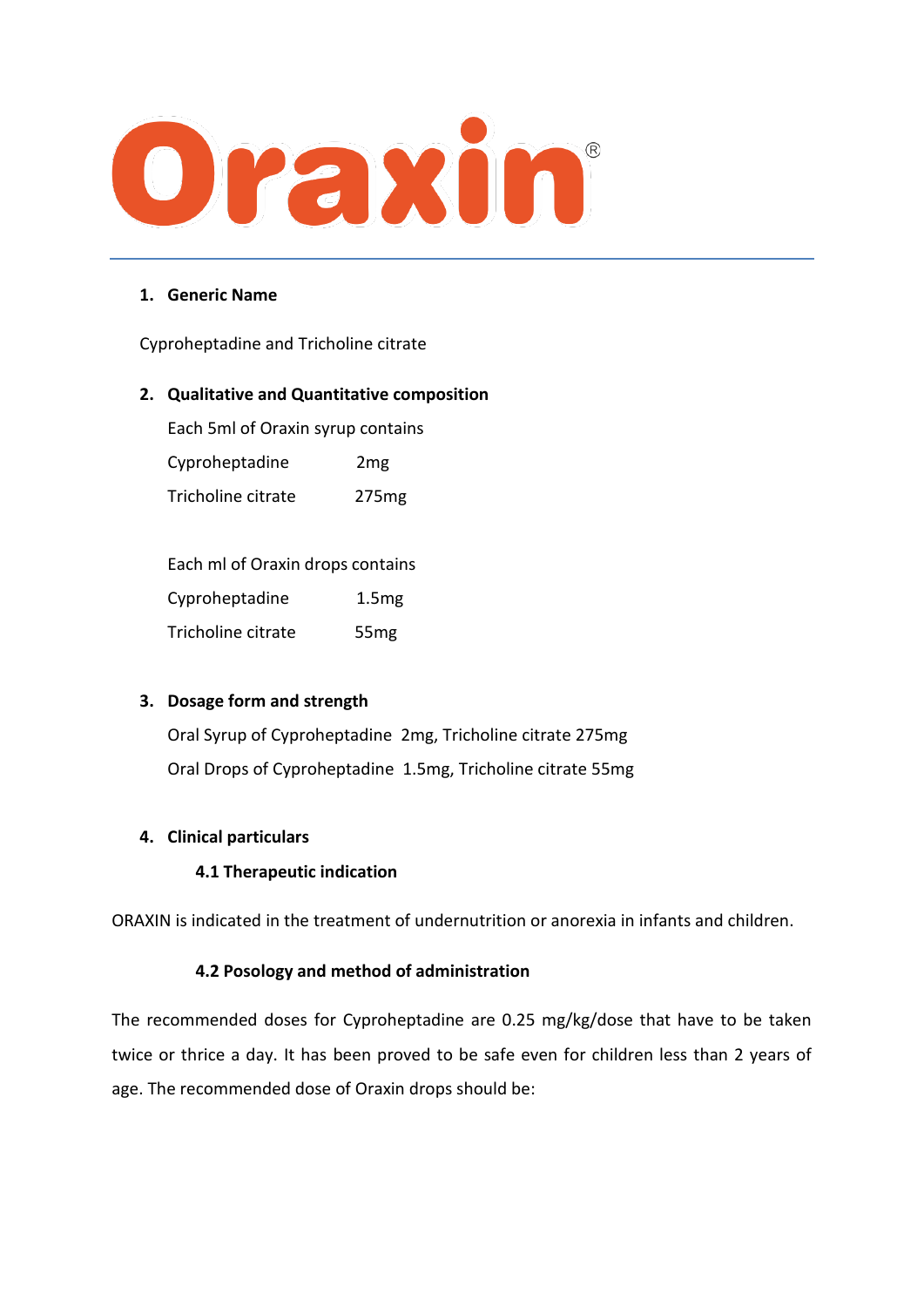| Age             | Concentration of drops (mg) | Volume of drops(ml) |
|-----------------|-----------------------------|---------------------|
| Up to 6 months  | $0.75$ mg                   | 0.5 ml              |
| $6 - 12$ months | 1.5 <sub>mg</sub>           | $1 \text{ ml}$      |
| 1-2 years       | $1.5 - 3$ mg                | $1 - 2$ ml          |

#### **4.3 Contraindication**

Use of ORAXIN is contraindicated in new-born or premature infants. Other contraindications to ORAXIN include hypersensitivity to any ingredient of formulation, angle-closure glaucoma, stenosing peptic ulcer, symptomatic prostatic hypertrophy, bladder neck obstruction and pyloroduodenal obstruction.

### **4.4 Special warnings and precautions for use**

- Cyproheptadine has an atropine-like action therefore, should be used with caution in patients with history of bronchial asthma, increased intraocular pressure, hyperthyroidism, cardiovascular disease and hypertension.
- Antihistamines may diminish mental alertness; conversely, particularly, in the young child, they may occasionally produce excitation.
- Patients should be warned about engaging in activities requiring mental alertness and motor coordination.
- Overdose of antihistamines, particularly in infants and children, may produce hallucinations, central nervous system depression, convulsions and death.
- Antihistamines are more likely to cause dizziness, sedation and hypotension in elderly.

#### **4.5 Drug interactions**

- MAO inhibitors prolong and intensify the anticholinergic effects of antihistamines.
- ORAXIN may have additive effects with alcohol and other CNS depressants like, hypnotics, sedatives, tranquilizers and antianxiety agents.

#### **4.6 Use in special population**

• Pediatric: Safe in children of age above 1 year.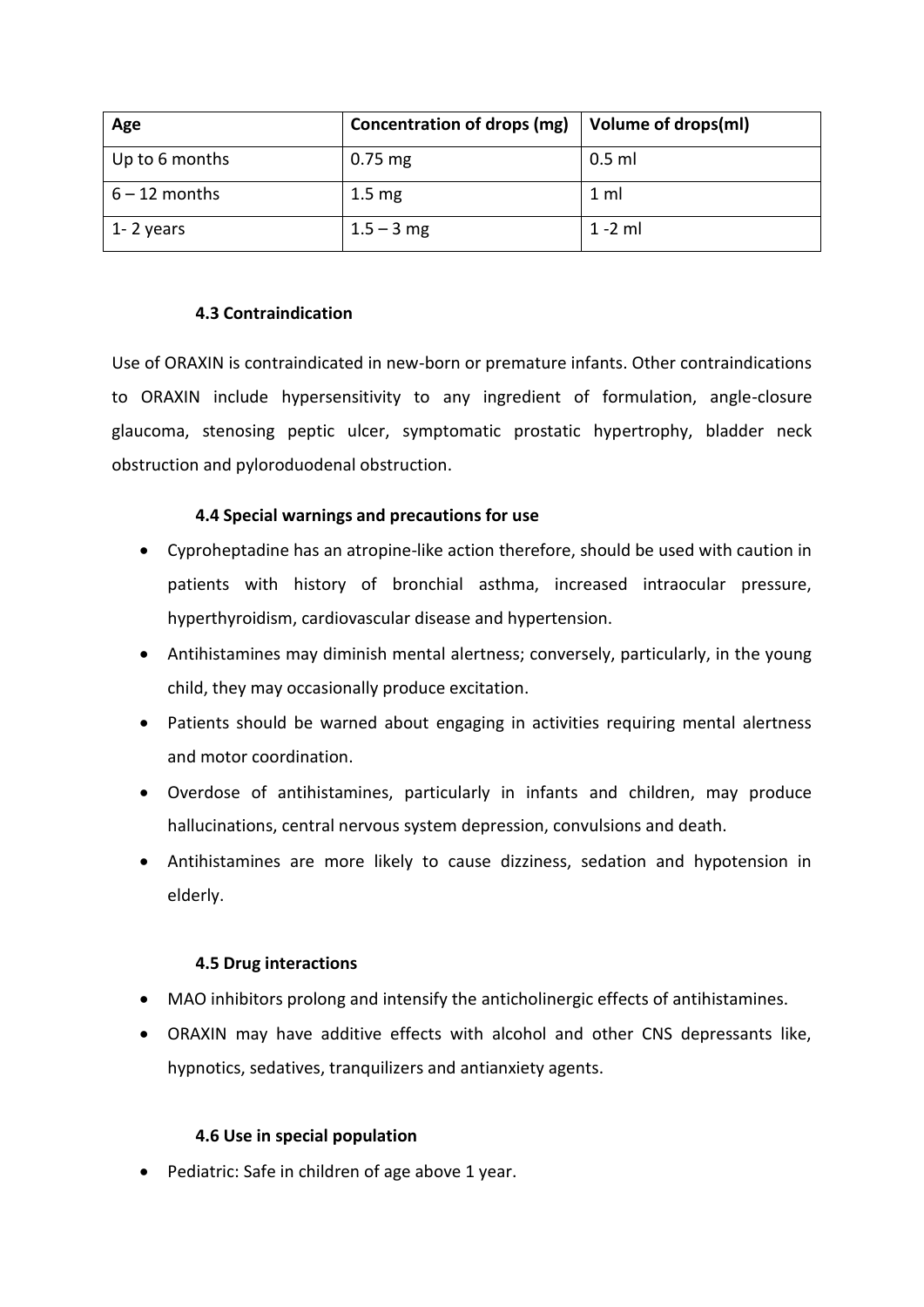- Geriatric: Avoid use in elderly because of high incidence of anticholinergic effects; may exacerbate existing lower urinary conditions or benign prostatic hyperplasia; if used, administer at low end of dosage range.
- Liver impairment: Use with caution.
- Renal failure: Use with caution.
- Pregnancy and lactation: Cyproheptadine falls under the FDA's Pregnancy Category B, which means that harm to a developing foetus is unlikely. It's not recommended that breastfeeding mothers take Cyproheptadine. Consultation with doctor is recommended in breastfeeding.

### **4.7 Effects on ability to drive and use machine**

It is advisable not to drive or operate machinery when on treatment with Oraxin

#### **4.8 Undesirable effects**

Adverse reactions associated with ORAXIN can be attributed to Cyproheptadine. These may include sedation (often transient), dizziness, disturbed coordination, confusion, restlessness; rash, urticaria; blurred vision, diplopia, vertigo, tinnitus; hypotension, palpitation, tachycardia; dryness of mouth, anorexia, diarrhoea, constipation, urinary retention; dryness of nose and throat and thickening of bronchial secretions.

#### **4.9 Overdose**

There is limited experience of overdose with Oraxin. Initiate general symptomatic and supportive measures in all cases of overdosages where necessary.

### **5. Pharmacological properties**

### **5.1 Mechanism of action**

Cyproheptadine competes with free histamine for binding at HA-receptor sites. This antagonizes the effects of histamine on HA-receptors, leading to a reduction of the negative symptoms brought on by histamine HA-receptor binding. Cyproheptadine also competes with serotonin at receptor sites in smooth muscle in the intestines and other locations.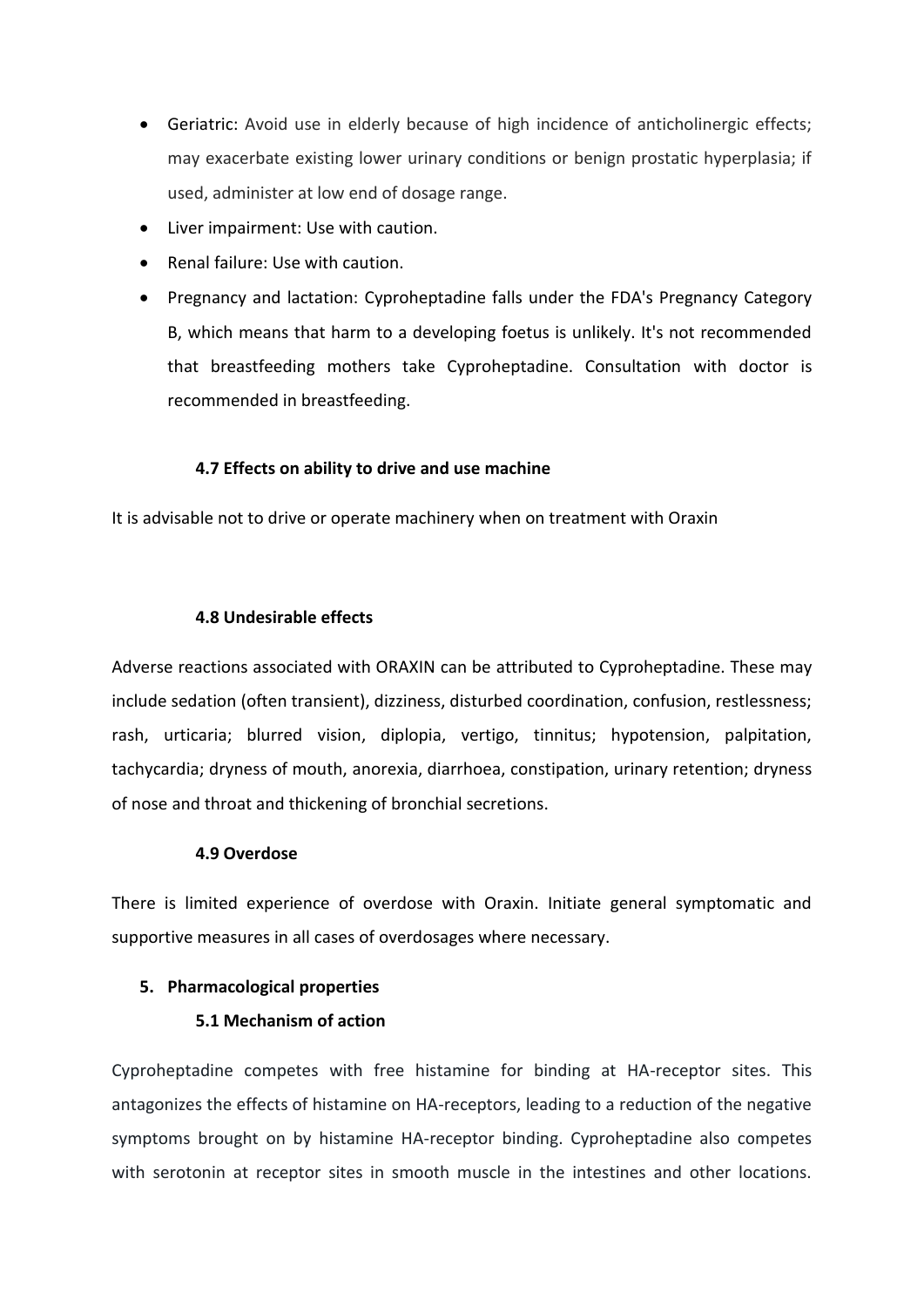Antagonism of serotonin on the appetite centre of the hypothalamus may account for Cyproheptadine ability to stimulate appetite.

Tricholine citrate contains three molecules of choline. Clinical interest in choline centres on its lipotropic action & its utility in the treatment of fatty infiltration and cirrhosis of liver. Choline converts fat into phospholipids like, lecithin, which is essential to bio membrane structure and its function. Lecithin is also a major component of high density lipoprotein (HDL), and is used to mobilize cholesterol from cell membrane. In patients with fatty liver, increased rate of phospholipid turnover has been observed following administration of choline.

#### **5.2 Pharmacodynamic properties**

Cyproheptadine is a piperidine antihistamine. Unlike other antihistamines, this drug also antagonizes serotonin receptors. This action makes Cyproheptadine useful in conditions such as vascular headache and anorexia. Cyproheptadine does not prevent the release of histamine but rather competes with free histamine for binding at HA-receptor sites. Cyproheptadine competitively antagonizes the effects of histamine on HA-receptors in the GI tract, uterus, large blood vessels, and bronchial smooth muscle. Most antihistamines possess significant anticholinergic properties, but Cyproheptadine exerts only weak anticholinergic actions. Blockade of central muscarinic receptors appears to account for Cyproheptadine antiemetic effects, although the exact mechanism is unknown. Cyproheptadine also competes with serotonin at receptor sites in smooth muscle in the intestines and other locations. Antagonism of serotonin on the appetite centre of the hypothalamus may account for Cyproheptadine ability to stimulate appetite. Cyproheptadine also has been used to counter vascular headaches, which many believe are caused by changes in serotonin activity, however it is unclear how Cyproheptadine exerts a beneficial effect on this condition.

#### **5.3 Pharmacokinetic properties**

After absorption from the gastrointestinal tract, Cyproheptadine hydrochloride undergoes almost complete metabolism. Metabolites are excreted principally in the urine as conjugates, and also in the faeces.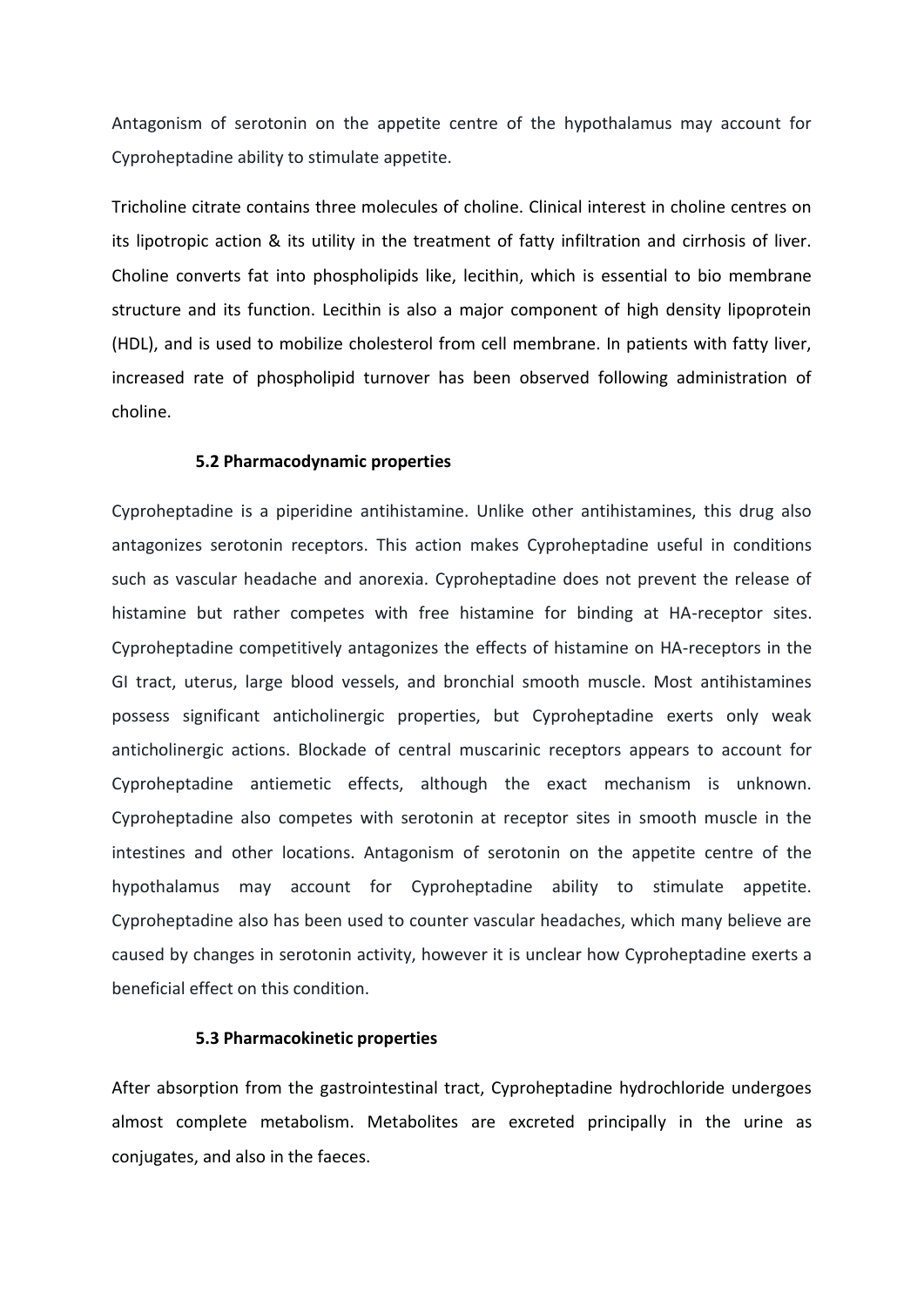### **6. Nonclinical properties**

# **6.1 Animal Toxicology or Pharmacology**

NA.

### **7. Description**

Cyproheptadine chemical formula is 1-methyl-4-(2-tricyclo[9.4.0.0]pentadeca-1(15),3,5,7,9,11,13-heptaenylidene)piperidine;hydrochloride and its chemical structure is:



Its empirical formula is  $C_{21}H_{21}N$  and its molecular weight is 323.9 g/mol.

# **8. Pharmaceutical particulars**

### **8.1 Incompatibilities**

There are no known incompatibilities.

### **8.2 Shelf-life**

Oraxin syrup 36 months

Oraxin drops 24 months

### **8.3 Packaging Information**

Oraxin Syrup in presented in 100 ml / 200 ml bottle

Oraxin Drops in presented in 15 ml bottle with calibrated dropper.

### **8.4 Storage and handling instructions**

Store in cool and dry place.

**9. Patient Counselling Information**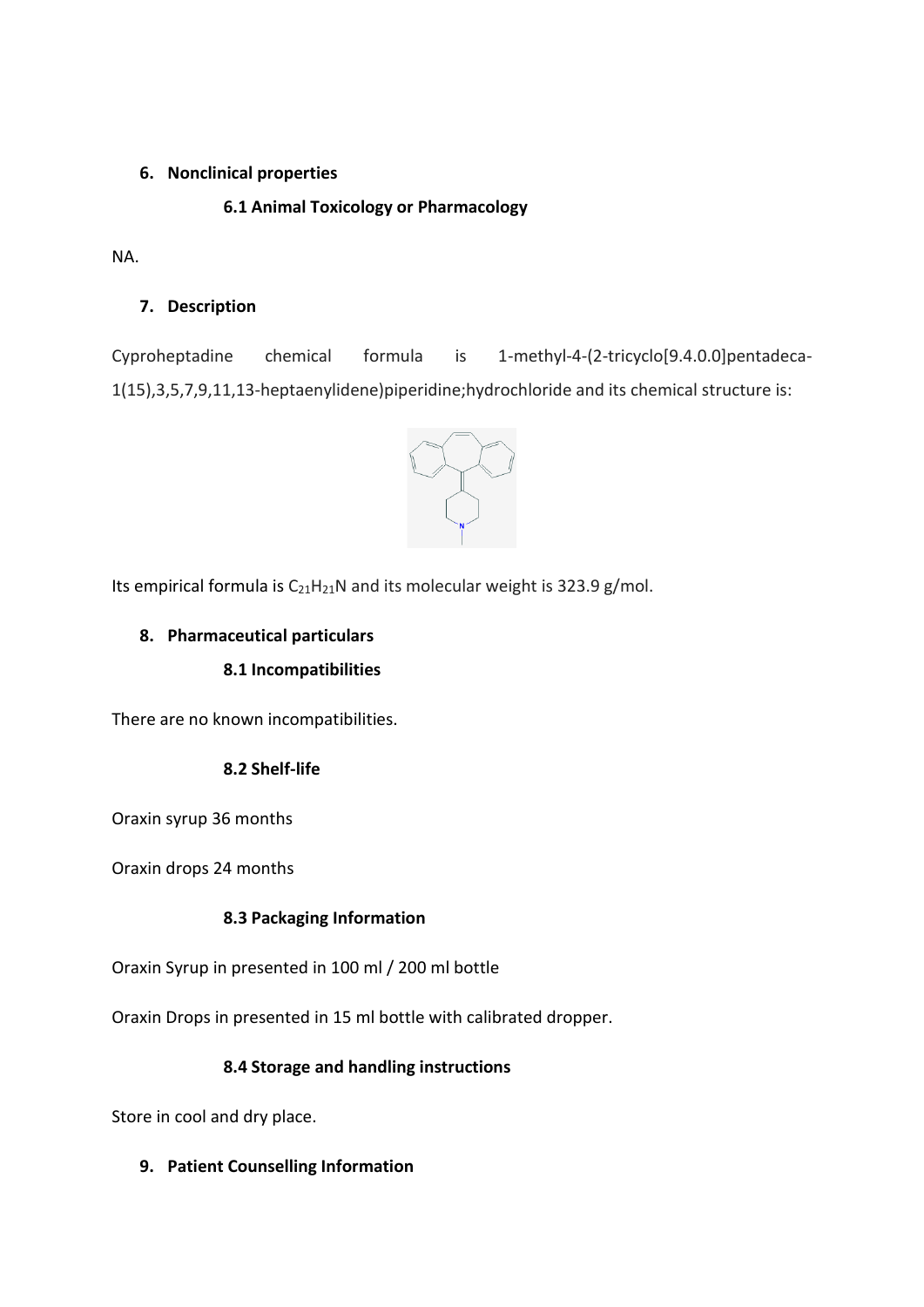#### **9.1 Adverse Reactions**

#### Refer part 4.8

#### **9.2 Drug Interactions**

#### Refer part 4.5

**9.3 Dosage**

Refer part 4.2

**9.4 Storage**

Refer part 8.4

**9.5 Risk Factors**

Refer part 4.4

**9.6 Self-monitoring information**

NA

# **9.7 Information on when to contact a health care provider or seek emergency help**

Patient is advised to be alert for the emergence or worsening of the adverse reactions and contact the prescribing physician.

### **9.8 Contraindications**

Refer part 4.3

#### **10. Manufactured by**

CENTAUR PHARMACEUTICALS PVT. LTD., Lab Daffodil and Goa Antibiotics CENTAUR PHARMACEUTICALS PVT. LTD. and Brassica Pharma Pvt. Ltd.

#### **11. Details of permission or license number with date**

158(353)/MFG/DFDA/2010/3903 dated. 09.07.2010 for export to Uganda.